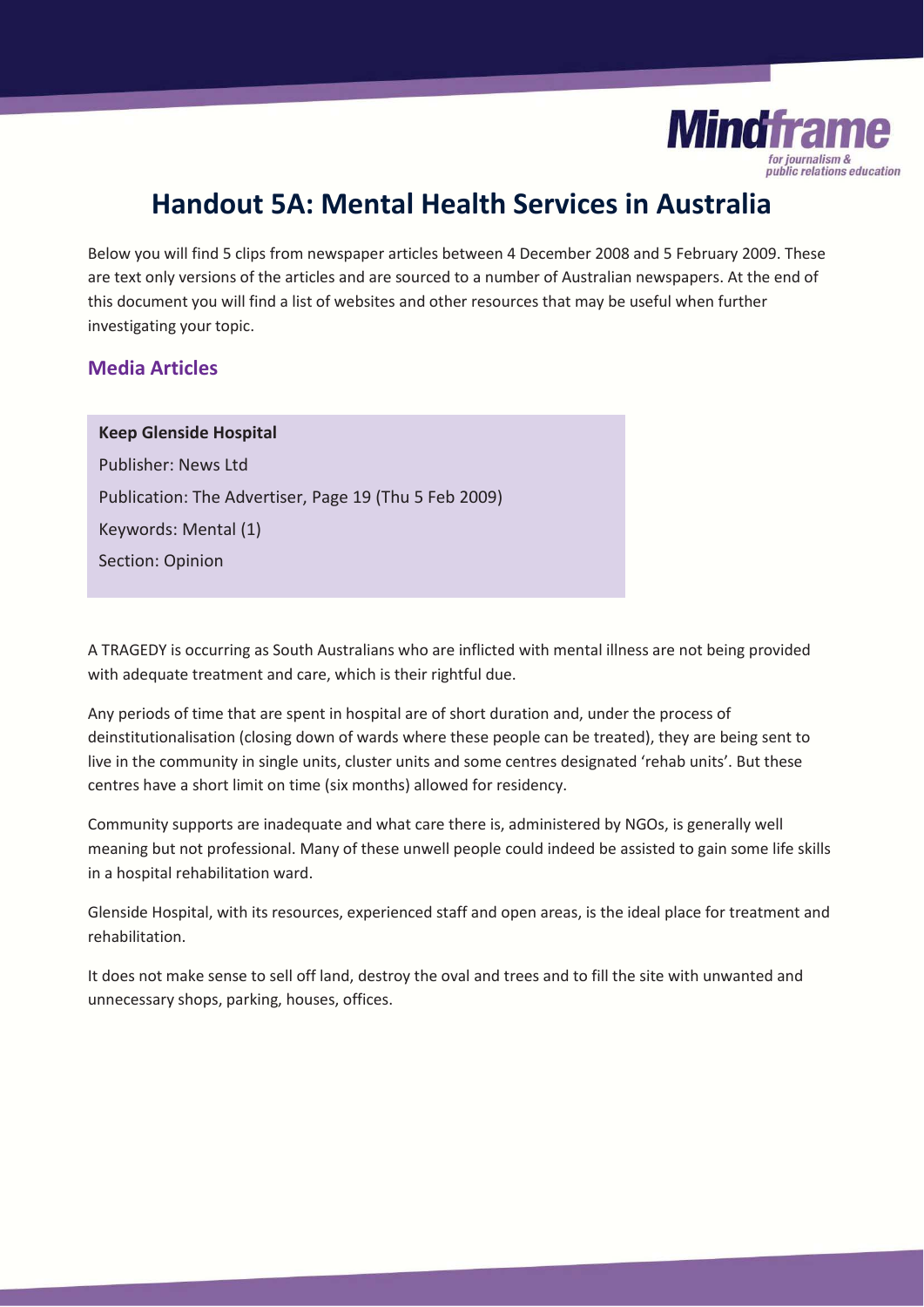

**Government falls short on mental health care**  Author: Nick Miller, Health Editor Publisher: Fairfax Publication: The Age, Page 5 (Sat 17 Jan 2009) Keywords: Mental (14) Edition: First Section: News

VICTORIA's mental health system is failing all but one of its Government-set targets, figures reveal.

The data, released to the State Opposition under freedom of information laws, comes as the Government polishes its delayed mental health strategy, due for release last month.

Almost a third of mental health patients wait more than eight hours in hospital emergency departments before finding a bed, according to Department of Human Services records from the first quarter of last year.

A third of patients do not get follow-up community care after they are released from hospital, putting them at increased risk.

And two-thirds of mental health patients cared for in the community are not properly assessed on arrival.

"There are failures all the way through the system," Opposition mental health spokeswoman Mary Wooldridge said.

"People are sitting for hours in hospital emergency departments, the inpatient beds are under pressure, and when they leave they are not getting care, so they come back in again."

In a recent submission to a Victorian parliamentary inquiry, the Royal Australian and New Zealand College of Psychiatrists' Victorian branch called urgently for more mental health resources.

"When a patient presents in the acute phase of mental illness they are at great risk of their condition worsening if treatment is delayed," the submission said.

"They may also become a more troublesome patient if required to wait for extended periods."

Many hospitals reported a severe lack of mental health beds in the FOI data, with Austin Health at 103 per cent bed occupancy and Werribee Mercy at 100 per cent.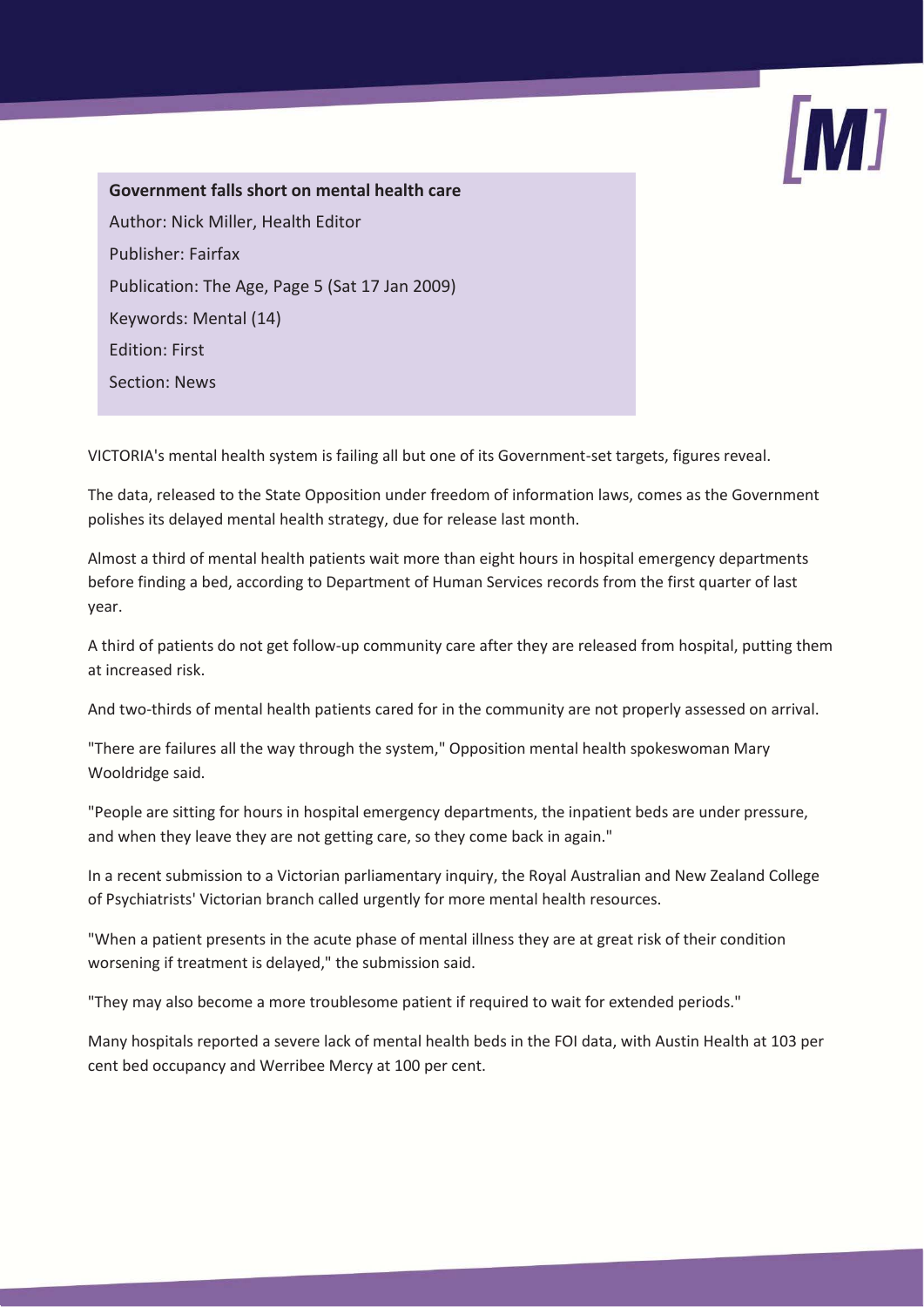

In the number of mental health patients properly assessed on arrival, one hospital rated as low as 16 per cent - compared with a target of 85 per cent.

In its latest Risk Watch publication, the DHS warned hospitals of the danger of not properly assessing mental health patients. It said one hospital had failed to identify the suicide risk of a patient with depression. The patient then left the ward and jumped off a building, returning to the hospital through the emergency department.

A spokesman for acting Mental Health Minister Daniel Andrews said the Government had given mental health services a \$128 million boost in the last state budget and had committed to further changes in the 10-year mental health strategy, to be released "shortly".

But Ms Wooldridge said the Government's 2002 strategy had not translated to results.

"A strategy is only as good as its effective implementation - and that has been the failure of this Government," she said.

**Mentally ill 'need help, not prison'**  Author: Natasha Robinson Publisher: News Ltd Publication: The Australian, Page 4 (Mon 22 Dec 2008) Keywords: Mental (7) Edition: 2 - All-round First Section: Local

THE Northern Territory's most senior judge and magistrate have lashed out at the lack of help for the mentally ill after two Aboriginal women were held in prison because of a chronic lack of social services.

Chief Justice Brian Martin spoke of the extremely urgent need for an appropriate facility to house the mentally ill after a young Aboriginal woman, who pleaded guilty to a minor assault charge committed when she was in the grip of mental illness, found herself in and out of prison for months on end.

And Chief Magistrate Daynor Trigg slammed the NT Government's neglect of the mentally ill in sentencing another Aboriginal woman, who was held in the isolation unit in Darwin's Berrimah prison for months.

Rebecca Ellis, 22, was in a cell in the prison's isolation unit at the same time that 25-year-old Adrian Faulton, a severely intellectually disabled Aboriginal man, was also locked in his cell for 22 hours a day.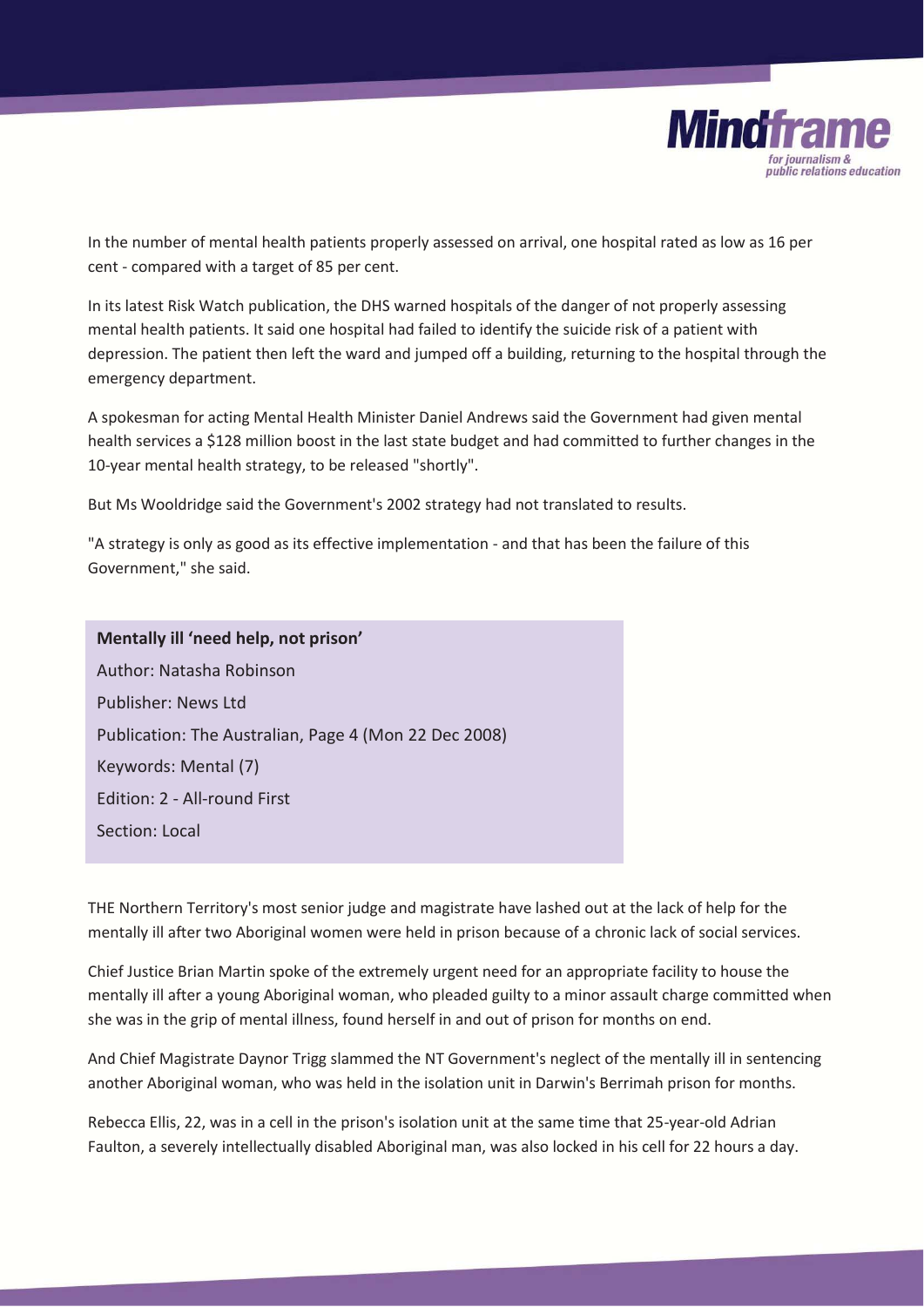

The Weekend Australian reported on Saturday that Faulton has been held in Berrimah jail's isolation unit since October because there was no other facility in which to house him.

In sentencing Ellis on December 12, Mr Trigg said the young woman's plight was a sad indictment on the Territory's mental health services that "currently appear unwilling or unable to help (her)".

The disturbed young woman found herself back at Berrimah prison in August after lashing out at shoppers at the checkout of a supermarket in Katherine after being caught stealing bocconcini cheese. She had been committing random assaults since she was 16 but had not received appropriate treatment.

It was a typical pattern of offending for Ellis, who has variously been diagnosed as schizophrenic or having a severe personality disorder.

When she got to Berrimah on August 12, Ellis was medicated and placed in the prison's A Wing, where she was locked up for more than 20 hours each day.

On September 22, she again snapped and assaulted a prison nurse, pulling her by the hair, bruising her arms and legs and causing abrasions to her elbows and knees.

Ellis was sentenced to seven months in prison last week after pleading guilty to several assault charges. The chief magistrate "requested strongly that mental health services do something to treat Ms Ellis and the community as a whole".

But because of a lack of mental health beds or an appropriate facility in the women's prison, Ellis is back today in A Wing in a 22-hour lockdown.

North Australian Aboriginal Justice Agency principal lawyer Glen Dooley said he had advised Ellis to plead guilty because he did not want her to suffer the same fate as another client, Cindy Bouge, who pleaded not guilty to a minor assault charge on the basis of mental illness.

Bouge was before court on December 10, when Chief Justice Martin used her case to illustrate the "extremely urgent need for an appropriate facility to house people with (mental) conditions (which) would not normally warrant long periods in jail".

Bouge's not guilty plea had resulted in her being subject to supervision orders, which have, during the months since she pleaded guilty, varied between custodial and non-custodial in nature. If she breaches the order, which is designed to ensure she takes her medication, she risks being thrown in prison.

There are just eight beds in Darwin Hospital's only secure facility for mentally ill inmates, the Joan Ridley Unit. The inmates who can't find beds there are taken to prison -- often the isolation unit, A Wing.

The NT Government is planning to build a forensic mental health unit as part of its planned new prison, but Mr Dooley said he feared that the facility would become a holding house for the mentally ill, who should be receiving care in a residential facility.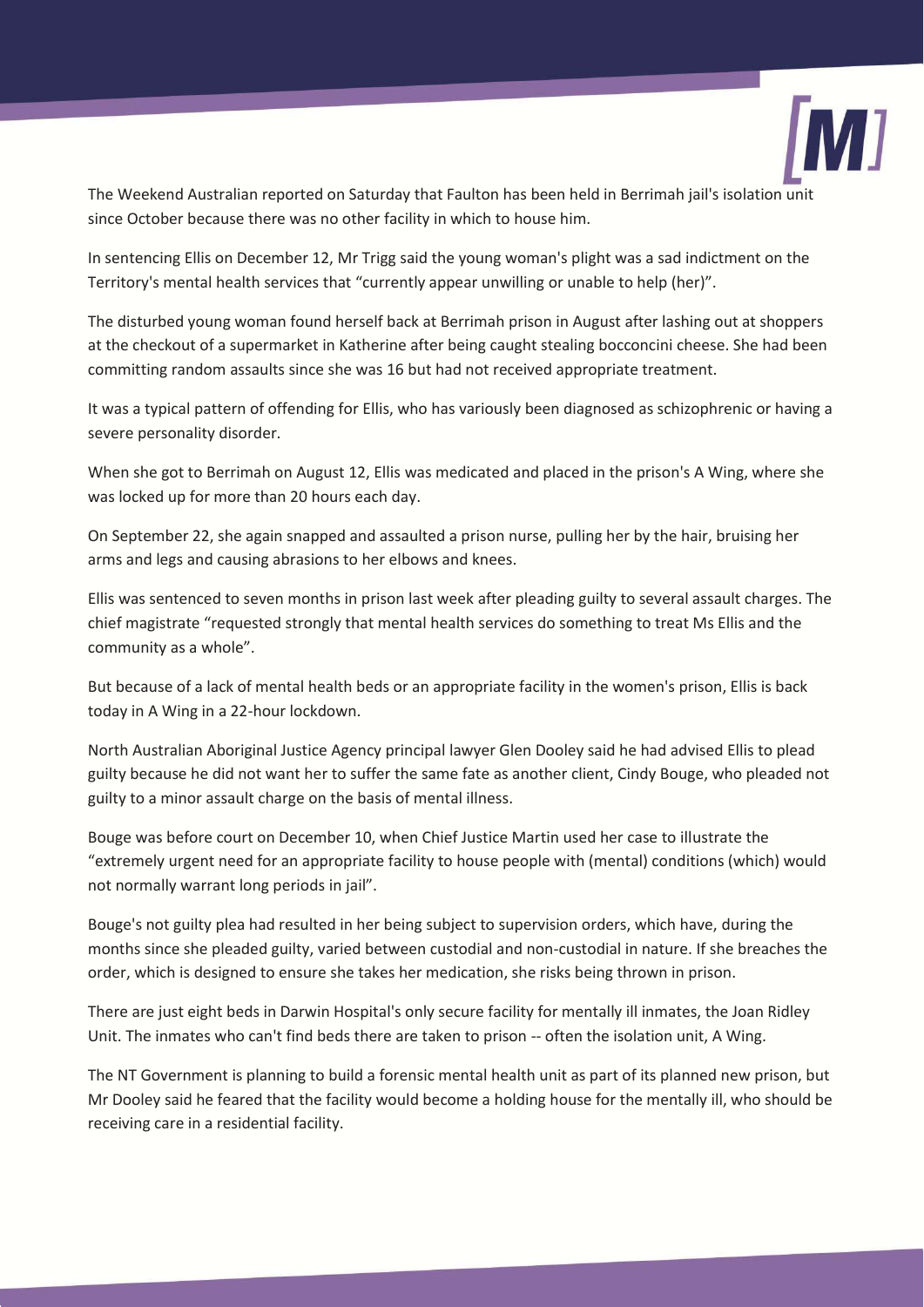**Reform call for mental health care**  Author: Peter Gregory, Law Reporter Publisher: Fairfax Publication: The Age, Page 7 (Tue 9 Dec 2008) Keywords: Mental (10) Edition: First Section: News

Community orders 'degrading'

VICTORIA leads the world in making orders to detain and treat mental health patients, a report has revealed.

The report - the first of its kind in Australia - also said patients involuntarily held or given treatment under orders made by the Victorian Mental Health Review Board often felt humiliated and degraded by the process.

**Mindfra** 

ublic relations education

Some believed they were powerless when appearing before board panels, and patients complained about a lack of access to their files and that they received little communication about their medical reports.

Unnamed respondents said in the study that the panel hearings appeared to be "rubber stamp" exercises that upheld the views of psychiatrists who had seen them.

One interviewee, referring to an annual review process for the orders, told researchers: "I feel like I'm on trial every 12 months and I already know the verdict: I'm guilty.

"How does it make me feel? Like I'm virtually a bonded slave."

The study was compiled by the Mental Health Legal Centre, which called for sweeping changes to be made to the system of deciding on involuntary care for mental health patients.

The changes included reform of hearings held at the board, a shortening of review times after orders were made, greater information access, training for panel members and clear explanations of decisions.

The report said community treatment orders were developed after the deinstitutionalisation of mental health services, which started in the mid-1980s.

"The goals of deinstitutionalisation - moving treatment from institutions to treatment in the community are indeed admirable," it said. "Stand-alone institutions were known to be houses of horror, rife with abuse and neglect; they must never be re-created."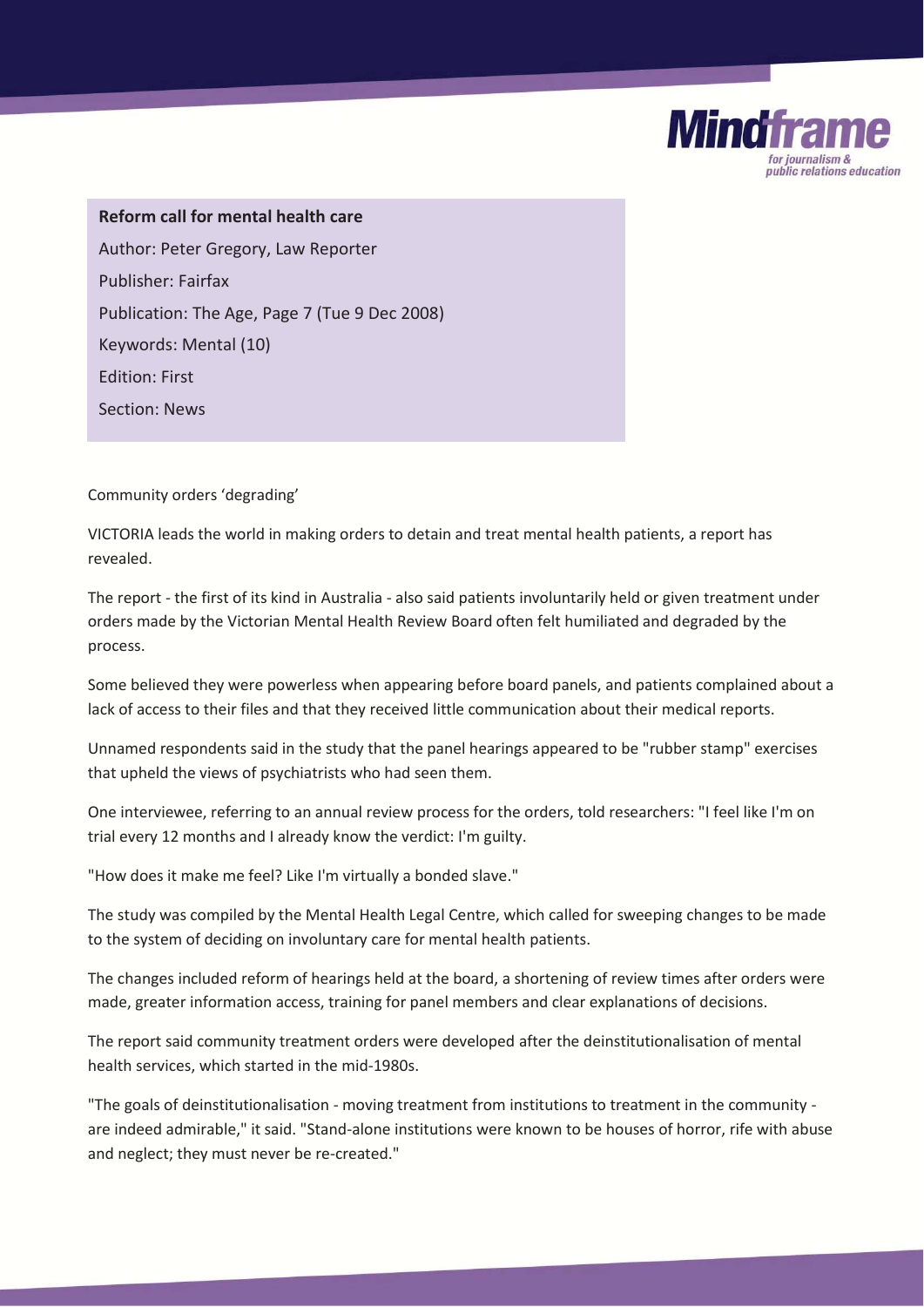

The report quoted comments made in October by board president John Lesser that the 5473 orders granted in 2007-08 was a higher number than in any other jurisdiction.

The figure was up on the 5099 Victorian orders made in 2005-06, and almost three times the 1995-96 result for similar orders.

The report said the orders helped ensure admissions to hospital psychiatric units were kept to a minimum, but argued that they were overused, and were sometimes made for patients who were prepared to be treated voluntarily.

Victorian Public Advocate Colleen Pearce said she would support many of the points made in the report. She said she would like to see the focus placed on prevention and recovery within the mental health system.

Representatives from the Mental Health Review Board were unavailable for comment.

#### KEY POINTS

- Patients treated under mental health orders often felt humiliated.
- Reforms called for by the Mental Health Legal Centre.
- Three times more orders made than 12 years ago.
- Orders helped reduce hospital psychiatric unit admissions.

**Police to stop transfer of patients**  Author: Julie Robotham, Medical Editor Publisher: Fairfax Publication: Sydney Morning Herald, Page 3 (Thu 4 Dec 2008) Keywords: Mental (4) Edition: First Section: News and Features

POLICE will no longer transfer disturbed, mentally-ill people between hospitals, in a decision doctors say puts patients as well as hospital and ambulance staff at increased risk of harm.

The withdrawal of police leaves ambulance officers - some of them insufficiently trained - to transfer people who may be violent and difficult to restrain. Typically, such people have been brought to an emergency department and then need to be admitted to a psychiatric ward at a different hospital.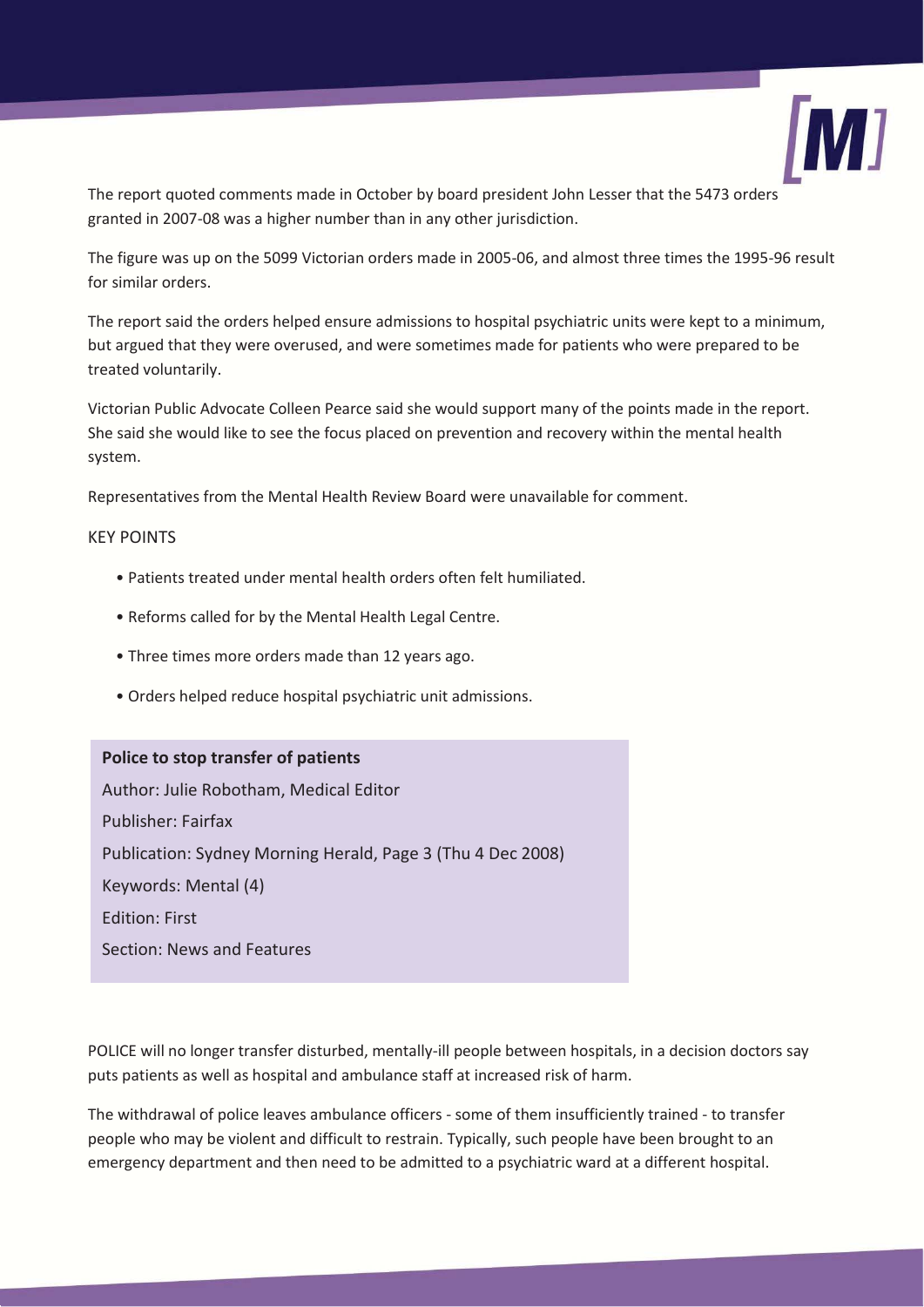

In a letter to area health service bosses, NSW Health's deputy director-general, Richard Matthews, acknowledged the change was going ahead before the ambulance service was ready. "I am advised that the prerequisite training for paramedics to fulfil their powers of detention will not be complete until 2011," he wrote.

Police withdrew the service from this week in metropolitan local area commands, and will do so from February 1 in rural commands.

Tony Joseph, the chairman of the NSW faculty of the Australasian College for Emergency Medicine, said the change would, "increase the risk of harm and injury to patients and staff. We've always viewed this as an issue of police responsibility. People working in the emergency department have the right to be protected."

Police were better trained in restraining people safely than any other agency, Dr Joseph said. In rural areas in particular, transfers could be as far as 200 kilometres, further underlining the need for fully-trained staff.

A spokesman for the Ambulance Service of NSW said paramedics were "sufficiently trained to manage the clinical care of behaviourally disturbed patients who are being transferred between health facilities", but were "not expected to provide a security service . . We will be closely monitoring this to ensure that risks are always assessed and that paramedics do not inappropriately undertake high-risk transfers."

Superintendent David Donohue, commander of the mental health intervention team at NSW Police, said police were the wrong agency to transfer patients within the health system.

"Putting them in the back of a truck is exacerbating their conditions and continues to place a stigma on mental health patients," he said. "Why are we using the police to provide a security function in a mental health setting?"

But Supt Donohue said there was "room for discretion. We won't be putting anyone at risk".

A spokeswoman for Barbara Perry, the Minister Assisting on Health (Mental Health), said safety assessments would occur before patients were transferred.

"Depending on the level of risk identified . . . assistance and care could be provided by a greater number of clinical staff or a request could be made to the police," she said. Private security firms would not be engaged to transfer patients, she said.

The shadow health minister, Greg Aplin, said it was, "staggering that the state Labor Government would jeopardise patient and staff safety in this cavalier manner".

"The Garling report was highly critical of the pressures on hospital emergency departments - the state Labor Government has just made this a whole lot worse."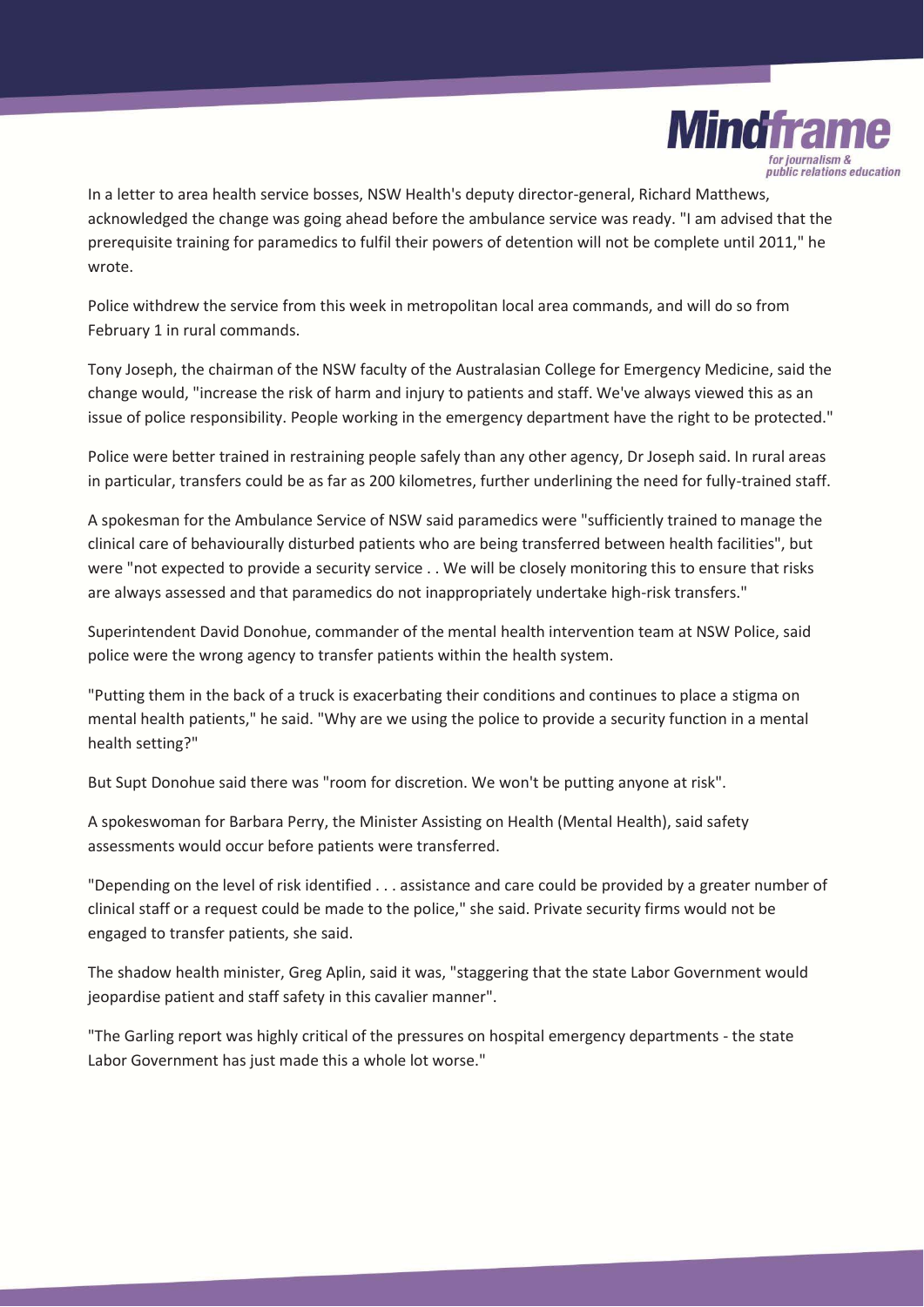

## **Websites**

Websites and documents related to mental health services in Australia:

#### *Documents:*

Australian Institute of Health and Welfare: Mental Health Services in Australia

http://www.aihw.gov.au/mentalhealth/index.cfm

### *National links:*

Australian Government: Mental Health and Wellbeing

http://www.health.gov.au/internet/mentalhealth/Publishing.nsf/Content/Home-1

Mental Health Council of Australia

www.mhca.org.au

### *State based links:*

Victoria's Mental Health Services

http://www.health.vic.gov.au/mentalhealth/

Queensland Mental Health Services

http://www.health.qld.gov.au/mentalhealth/

ACT Mental Health Services

http://www.health.act.gov.au/c/health?a=da&did=10051295

WA Mental Health Services

http://www.health.wa.gov.au/services/category.cfm?Topic\_ID=5

NSW Mental Health Services

http://www.health.nsw.gov.au/policy/cmh/pubs.html

SA Mental Health Services

http://www.health.sa.gov.au/mentalhealth/